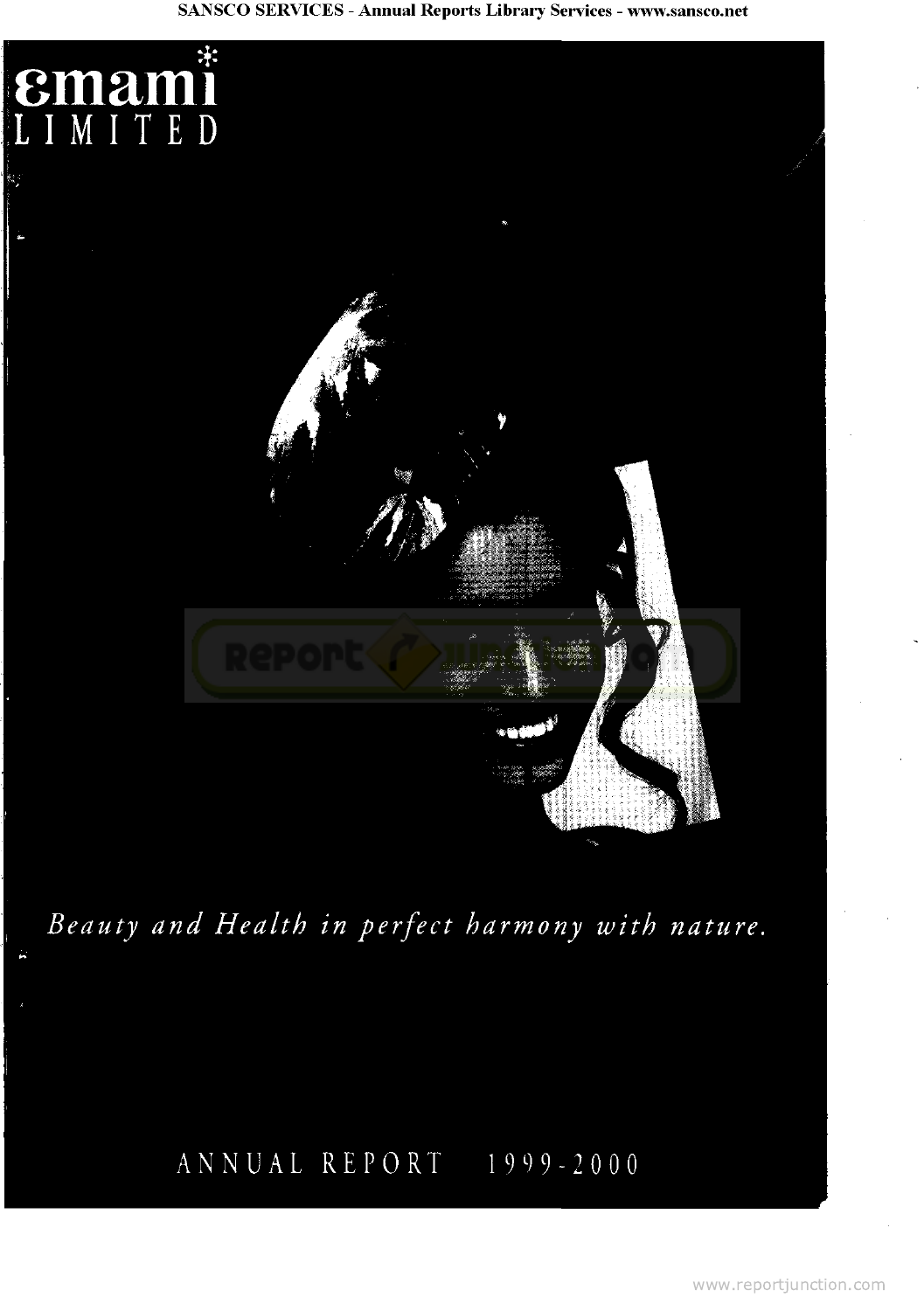of Subsidiary Company 44 40 / Balance Sheet Asrioshes 42 / Statement primario the Section 212 of the Companies Act, 19801. A3 / Recounts 23 / Auditors Rowal 26 / Balance Sheet 28 / Profit & Loss A/C 29 / Schedules to the Accounts 30 / Case Mogel and  $6$  / Eminent personalities behind Emami s Research & Development 8 / Report foe the Directors  $9$  / Shareholder in the matrix of  $\alpha$ Chamis : Visument : the ment is the sign statement  $2$  / Board to bractors  $3$  / Chamisd's Message  $5$  / Five Year Highlights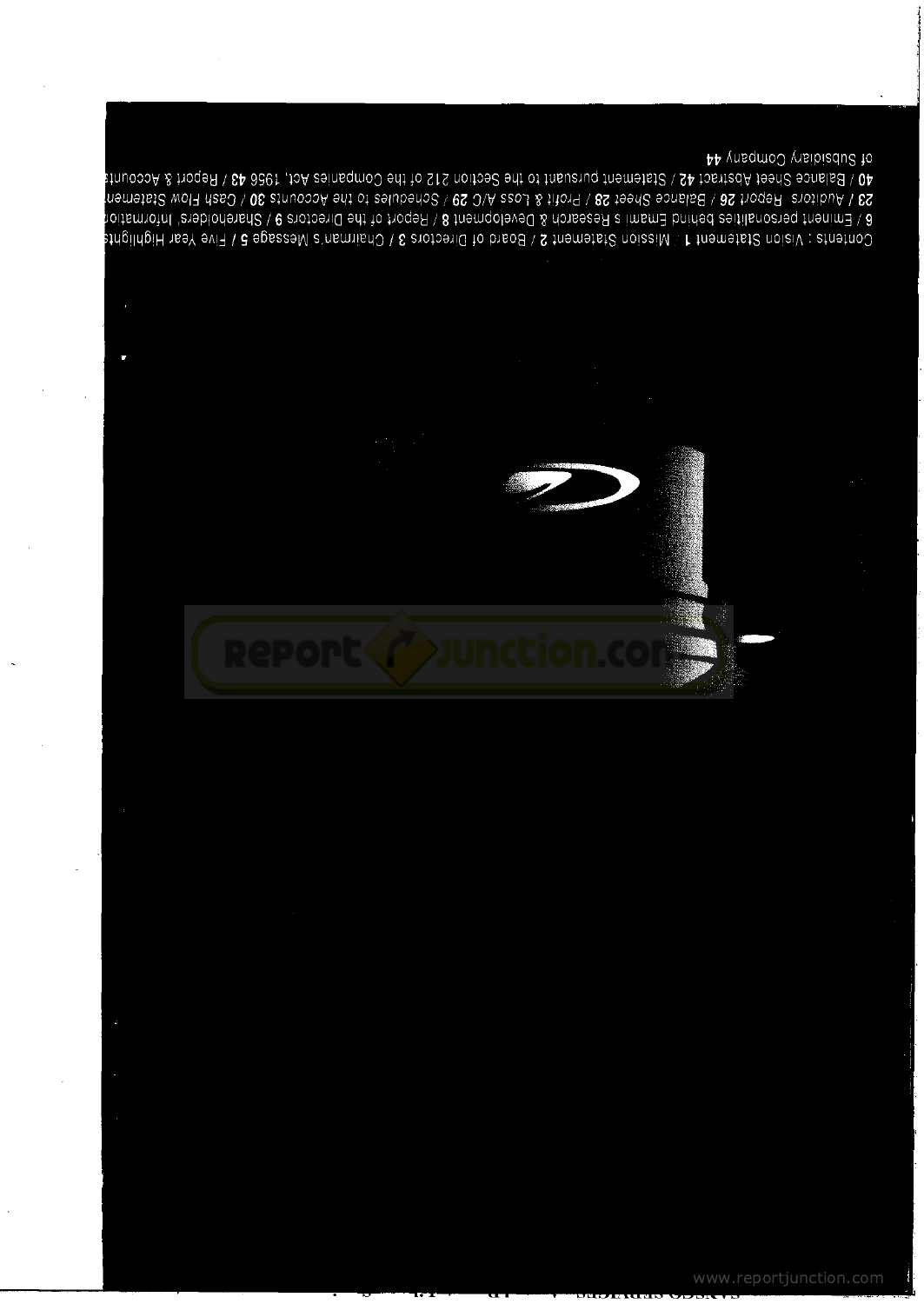



A company, which with the help of nature, caters to the

consumer needs and their inner cravings for dreams of better life in the fields of personal and healthcare, both in



**BAR**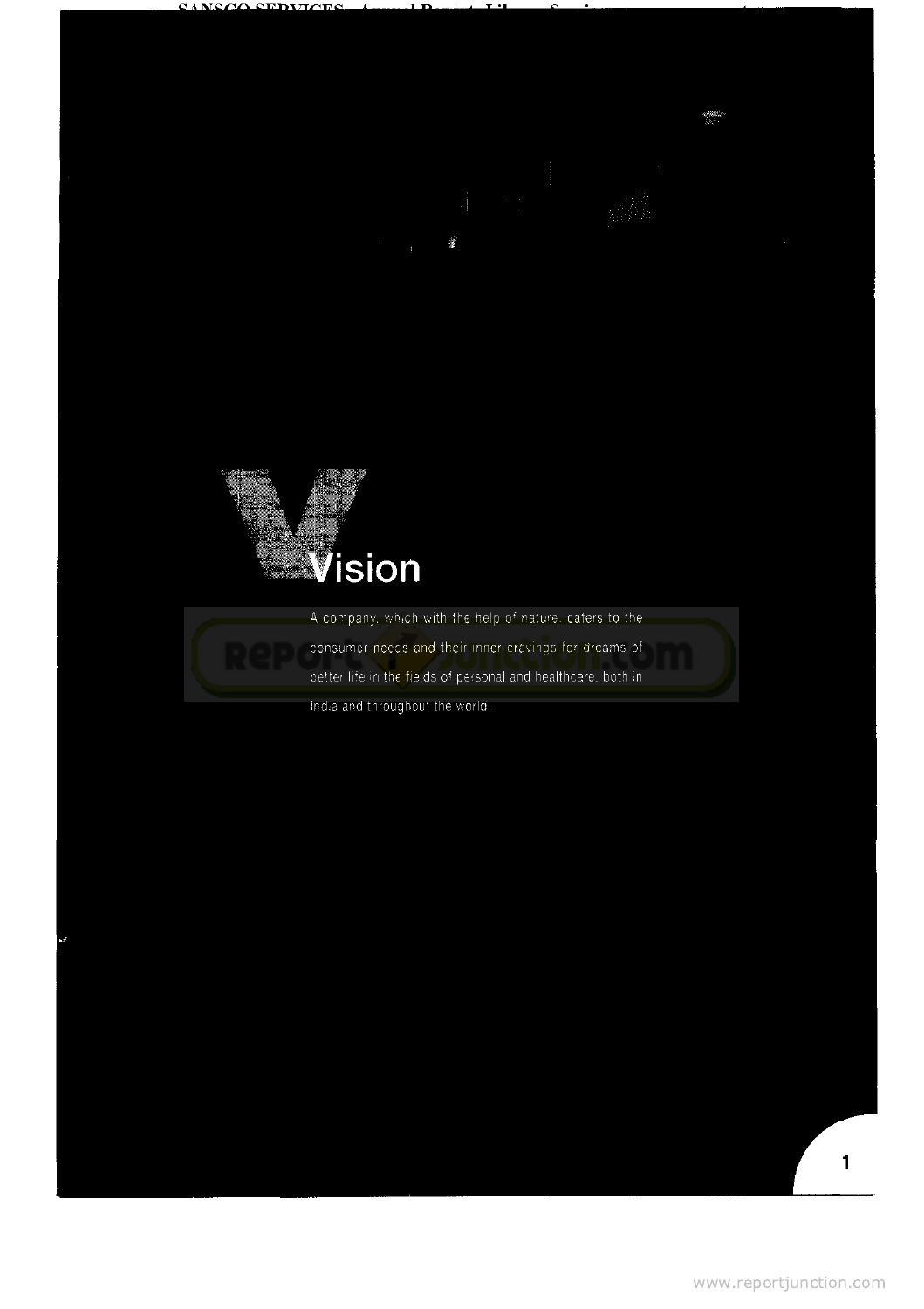

# **Mission**

To sharpen consumer insights, to understand and meet their needs with value-added differentiated products which are safe, effective and fast.

To integrate our dealers, distributors, retailers and suppliers into the Emami family thereby strengthening their ties with the company.



[To recruit, develop and motivate the best talents in the country](http://www.reportjunction.com) and provide them with an environment which is demanding and challenging.



To strengthen and foster in the employees, a strong emotive feeling of oneness with the company.



To uphold the principles of corporate governance and move towards decentralization to generate long term maximum returns for all stakeowners.



To contribute wholeheartedly towards the environment and society and to emerge as a model corporate citizen.



 $\overline{2}$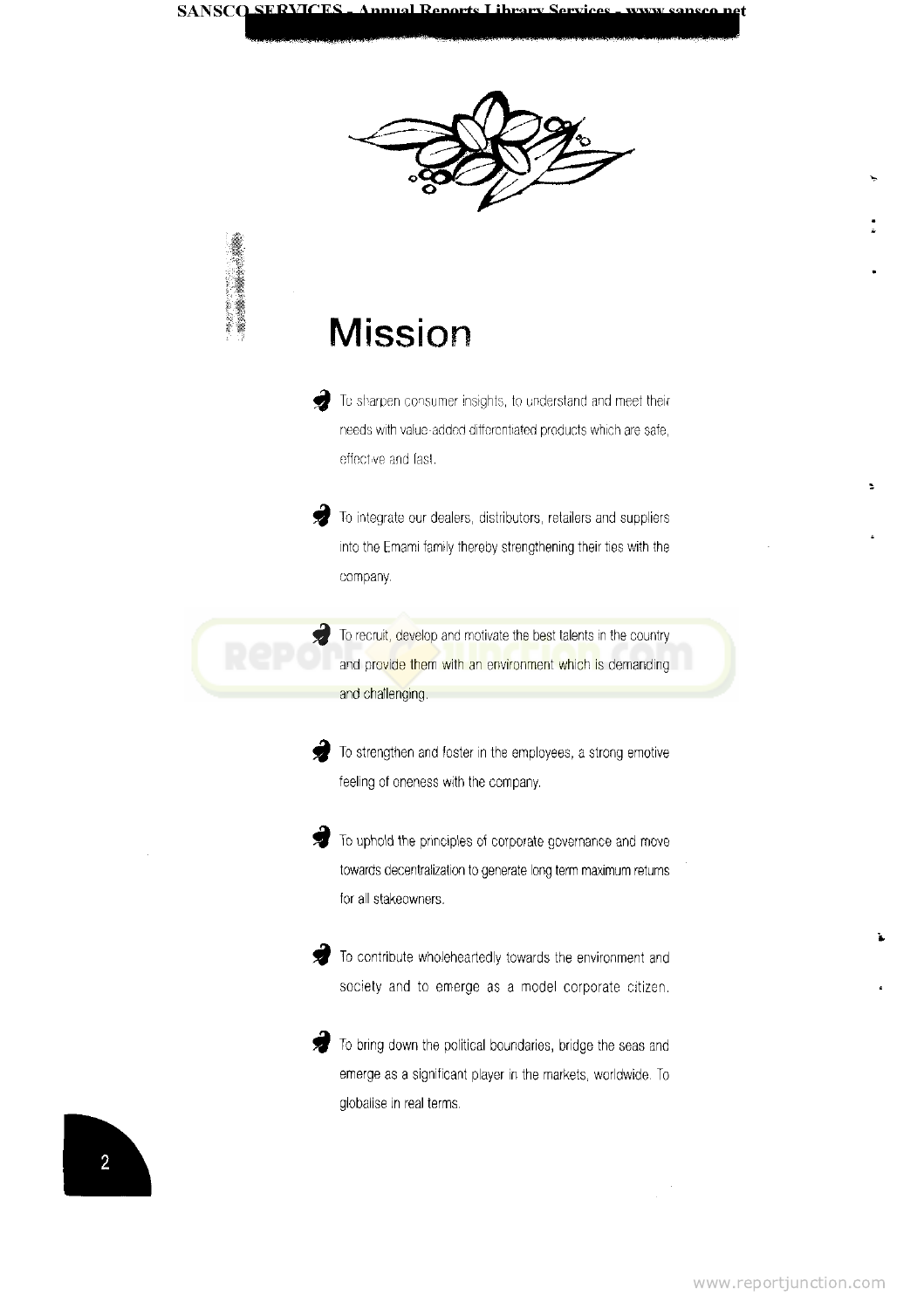

### **Chairman** Shri R, S. Agarwal

**Managing Director**

Shri Sushil Kr, Goenka

### **Directors**

Shri R. S. Goenka Shri R. K. Goenka Shri Suresh Kr, Goenka Shri M.L. Jain Shri S. N. Bihani Dr. S.C.Sarkar



**Secretary** [Shri A. K. Joshi](http://www.reportjunction.com)

**Auditors** M/s. Saxena & Co. Chartered Accountants

## **Bankers**

ICICI Bank Ltd. Canara Bank

**Works**

**Calcutta** Pondicherry

### **Registered Office**

"Stephen House" 6A. R. N, Mukherjee Road Galcutta 700 001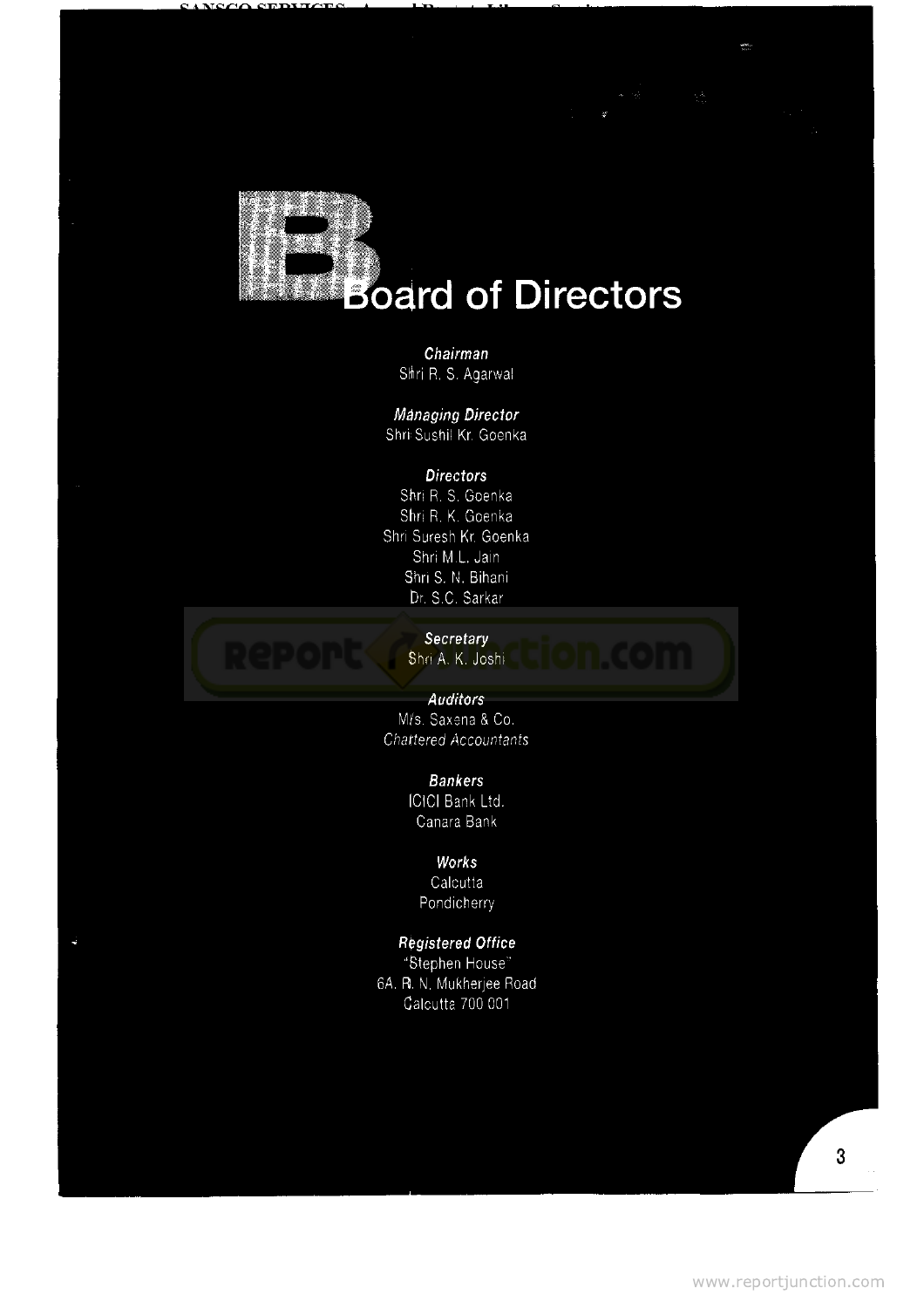

Shri R. S. Agarwal, Chairman with Shri R. S. Goenka, Director

**SANSCQ SERVICES** 



 $\overline{4}$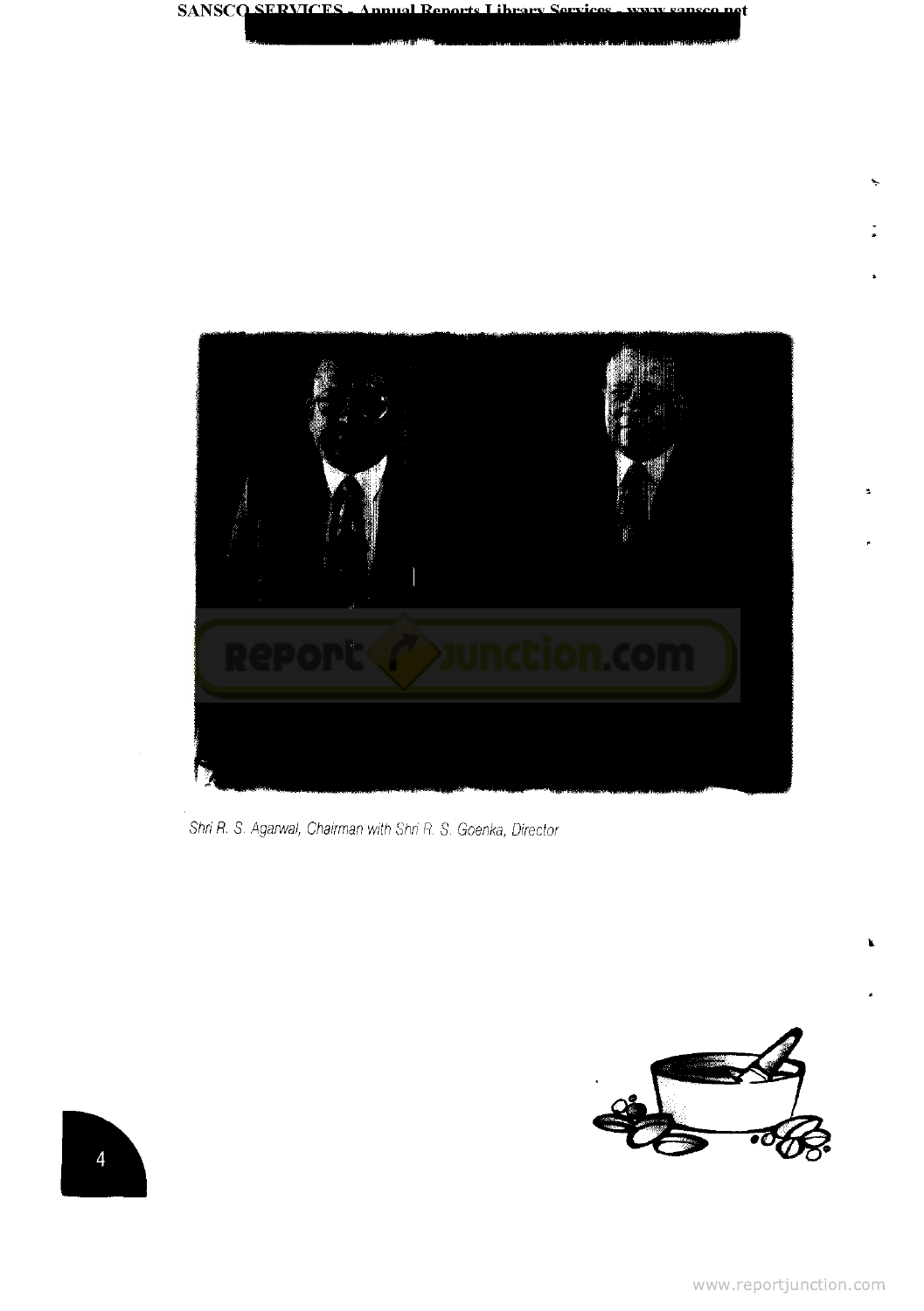# **airman's Message**

For Emami, 1999-2000 was yet another year of exceptional accomplishments and growth in terms of increasing sales, profits and the launch of new products. Despite a slump in the economy and political instability prevalent in the country, Emami has recorded an impressive turnover of Rs. 147 crores this year, as against Rs. 108 crores last year. Net Profits have also increased to Rs. 17 crores as against Rs. 10 crores last year. It is a tribute to the collective teamwork, commitment and courageous spirit, of all our people. Performance, such as this, in the face of adversity, inspires my faith, that Emami is fully equipped to face the challenges of the new millennium.

#### **PERFORMANCE**

All our major products in the Health care and Personal care segments have shown a phenomenal growth. Our products are gaining consumers' acceptance and their market shares are increasing rapidly. During the year some exceptionally good products have been launched. **Emami Glycerine Soap** was launched with three variants, Saffron & Turmeric, Green Almond and Aloe vera. Himani **Royal Bee Honey,** for the first time a honey with special Agmark grade, was introduced. Himani **Sona** Chandi Chyawanprash, again a unique formulation with pure silver and gold.<sup>1</sup> was introduced. Himani Fast Relief, an ayurvedic pain relief ointment which acts as the fastest pain extinguisher, is getting marvellous market response. **Emami Spirit of Man,** shaving cream and lotion, with herbs and Himani Nirog Dant Powder Lal with neem and babool as the key ingredients, were relaunched with upgradation in the products. Substantial investments have been njade in the advertising of our brands. A strong foundation has been built to increase both the market size and market shares of these products. The initial response to these products is very encouraging.

#### STRENGTHS

The global economic scenario is showing revolutionary and rapid changes. Emami Limited will endeavour in this increasingly competitive and fast-paced global economy, to adapt, learn, and respond quickly to changing conditions with its following strengths.

- Expertise of Ayurveda, Herbal and Natural Science
- Innovative products based on herbal science and modern technology
- Aggressive and innovative marketing
- Excellent Research & Development
- Low cost competitive advantage
- Strong financial ratios and sound liquidity :
- Young, committed, qualified and skilled workforce

#### **RESTRUCTURING**

Restructuring and consolidation of industry is a way of life in the global economy. Increasing competitive pressures on business have brought about a new sense of urgency to this process. In keeping with these global trends we have demerged our investment undertaking to Pan Emami Cosmed Limited. This demerger will facilitate us to concentrate on the core business of the company. We have also taken over J. B. Marketing & Finance Limited, a marketing company with 51% stake, thereby bringing the marketing and sales network within the fold and control of yojir company. Besides, we are in the process of reorganizing and restructuring our operations and activities. Additionally, we have recruited some of the best professionals in the industry to head senior positions. This will further help to strengthen our intellectual dapital base.

#### FUTURE

i.

The future may unfold many challenges. We have taken appropriate steps to overcome the challenges and embark upon our aggressive growth plan. We commit to revolutionise FMCG markets, with innovative, and world class products enriched with natural herbs strategically aimed towards the growing Indian consumer market and to keep on enhancing shareholders' worth year after year.

R.S. Agarwal Chairman

5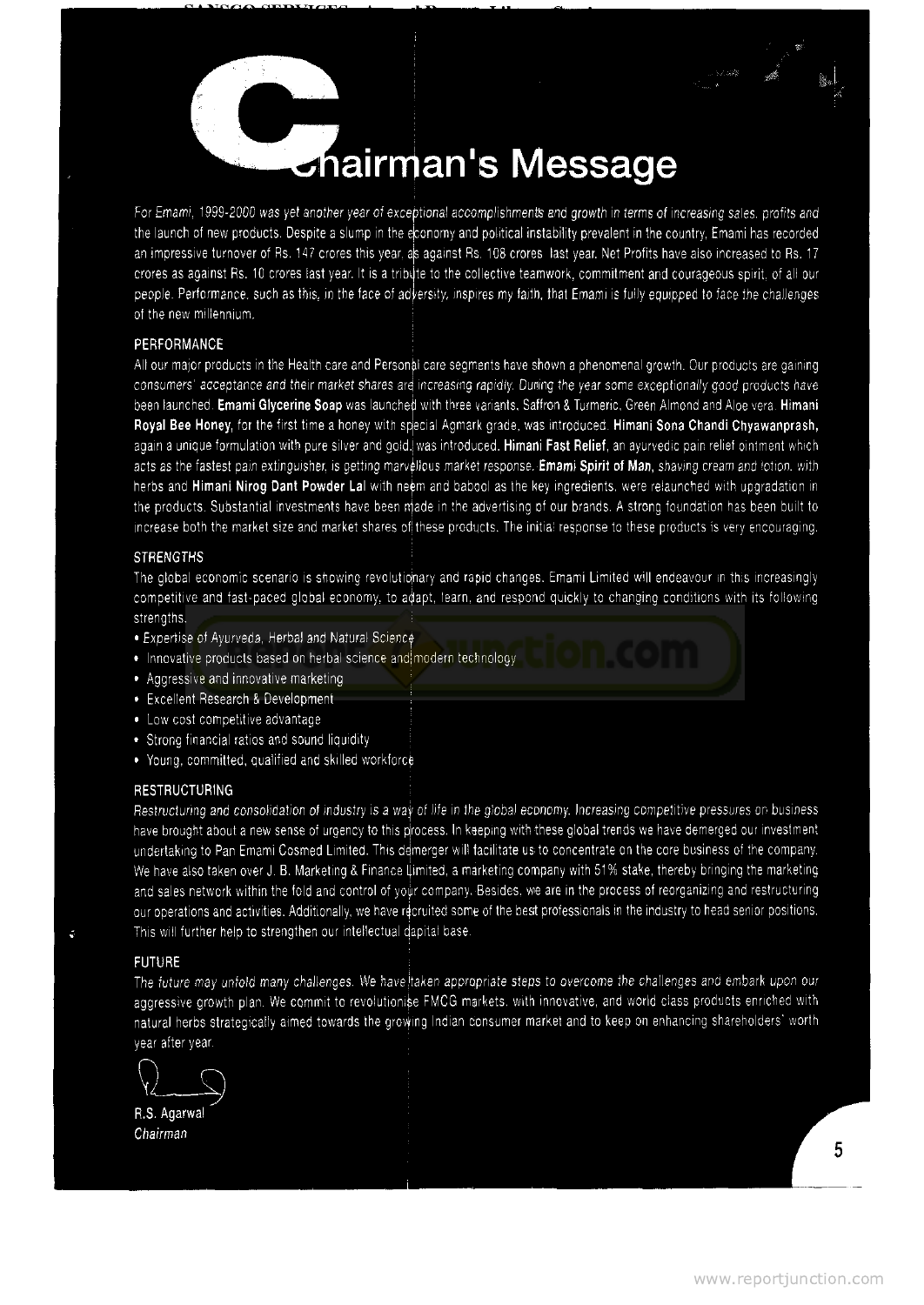

# **Artighlights**

|                                      |                |                 |                  |         | Rs. in lacs |
|--------------------------------------|----------------|-----------------|------------------|---------|-------------|
| PARTICULARS                          | 1999-2000      | 1998-99         | 1997-98          | 1996-97 | 1995-96     |
| <b>OPERATING RESULTS:</b><br>А.      |                |                 |                  |         |             |
| Sales                                | 14719          | 10808           | 5944             | 5772    | 4094        |
| Other Income                         | 122            | 176             | 137              | 134     | 136         |
| <b>TOTAL INCOME</b>                  | 14841          | 10984           | 6081             | 5906    | 4229        |
| <b>GOST OF SALES</b>                 | 12733          | 9734            | 5035             | 4917    | 3560        |
| PBDIT                                | 2108           | 1250            | 1046             | 989     | 669         |
| Interest                             | 217            | 109             | 75               | 163     | 200         |
| Depreciation                         | 106            | 15 <sub>D</sub> | 132              | 130     | 124         |
| PBT                                  | 1785           | 99 <sup>n</sup> | 840              | 696     | 345         |
| Taxation                             | 80             | 10              | 10               |         |             |
| PAT                                  | 1705           | 981             | 830              | 696     | 4           |
| Dividend                             |                |                 |                  |         | 341         |
| - Equity                             | 126            | 9₿              | 78               |         |             |
| - Preference                         | 36             | 36              | $\boldsymbol{9}$ | 62      | 47          |
| <b>Retained Earnings</b>             | 1543           | 852             | 743              | 634     | 294         |
| <b>FINANCIAL POSITION:</b>           |                |                 |                  |         |             |
|                                      |                |                 |                  |         |             |
| Fixed Assets (Net Block)#            | 1666           | 1291            | 1128             | 1031    | 1063        |
| <b>Current Assets</b>                | 5996           | 3913            | 2149             | 1847    | 1634        |
| <b>Current Liabilities</b>           | 682            | 643             | 280              | 352     | 449         |
| Net Current Assets                   | 5314           | 3271            | 1869             | 1495    | 1185        |
| Others                               | 214            | 1623            | 1534             | 249     | 208         |
| TOTAL ASSETS                         | 7194           | 6184            | 4531             | 2775    | 2455        |
| Share Capital                        |                |                 |                  |         |             |
| - Equity                             | 562            | 562             | 473              | 473     | 473         |
| - Preference                         | 250            | 250             | 250              |         |             |
| Reserves & Surplus*                  | 1653           | 3134            | 2162             | 1419    | 784         |
| EQUITY SHAREHOLDERS' FUNDS           | 2215           | 3695            | 2635             | 1892    | 1257        |
| <b>LOAN FUNDS</b>                    | 4729           | 2239i           | 1646             | 884     | 1198        |
| CAPITAL EMPLOYED                     | 7194           | 6184            | 4531             | 2775    | 2455        |
| Return on Turnover                   | 12%            | 9%              | 14%              | 12%     | 8%          |
| Return on Shareholders Funds         | 77%            | 27%             | 32%              | 37%     | 27%         |
| Return on Capital Employed           | 24%            | 16%             | 18%              | 25%     | 14%         |
| <b>EQUITY SHARE DATA:</b>            |                |                 |                  |         |             |
| Earnings per Share (Rs)              | 30             | 17 <sup>1</sup> | 18               | 15      |             |
| Dividend per Share (Rs.)             | $\overline{a}$ | $\overline{2}$  | $\overline{c}$   |         | 7           |
| No. Of Shares (In Lacs)              | 56             | 56 <sup>1</sup> | 47               | 1<br>47 | 1           |
| Book Value per Share (Rs.)           | 39             | 66              | 56               | 40      | 47<br>27    |
|                                      |                |                 |                  |         |             |
| # Tangible Fixed Assets              |                |                 |                  |         |             |
| <b>Excluding Revaluation Reserve</b> |                |                 |                  |         |             |
|                                      |                |                 |                  |         |             |
|                                      |                |                 |                  |         |             |
|                                      |                |                 |                  |         |             |
|                                      |                |                 |                  |         |             |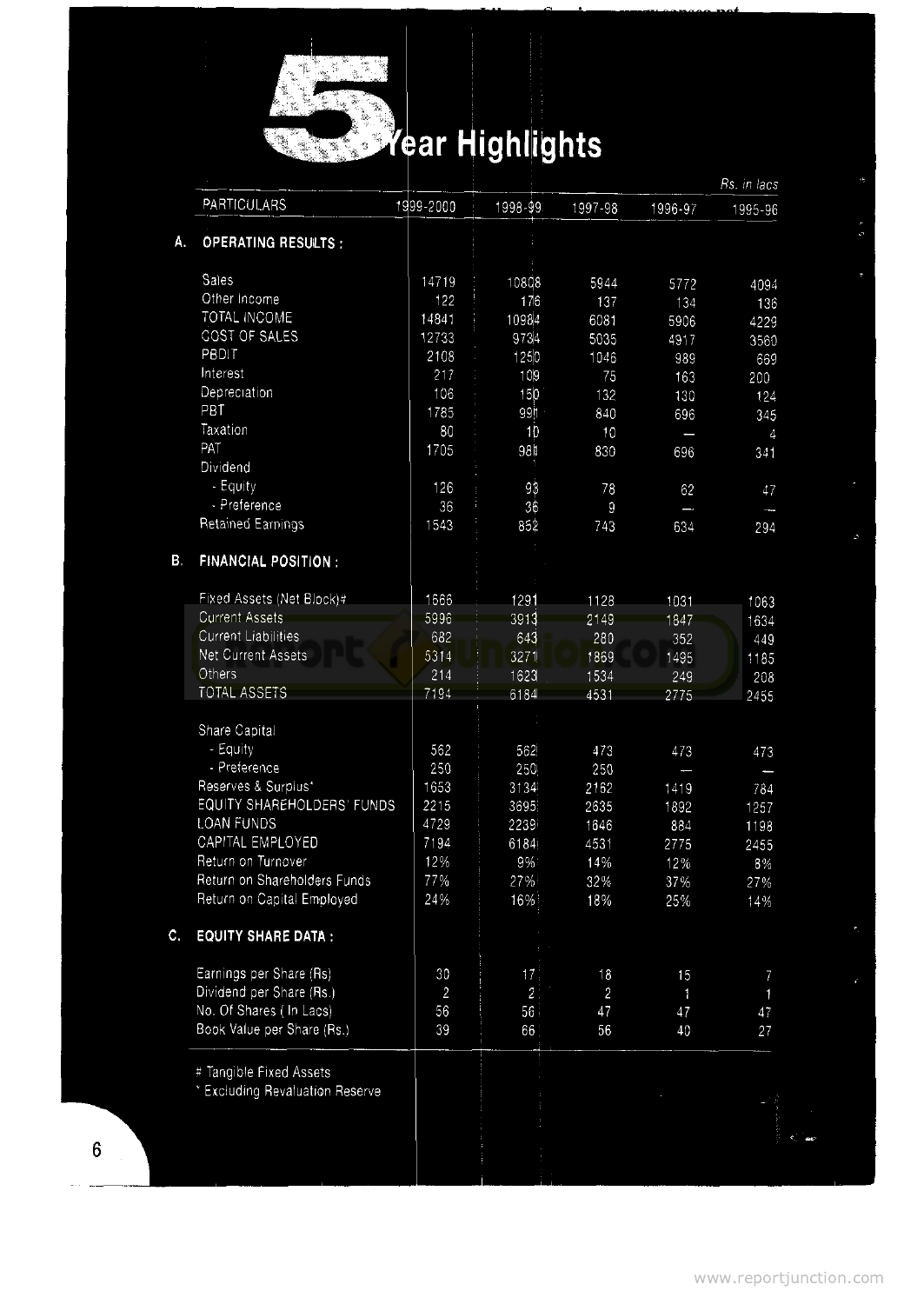







HOW THE; MONEY WAS SPENT/ RETAINED